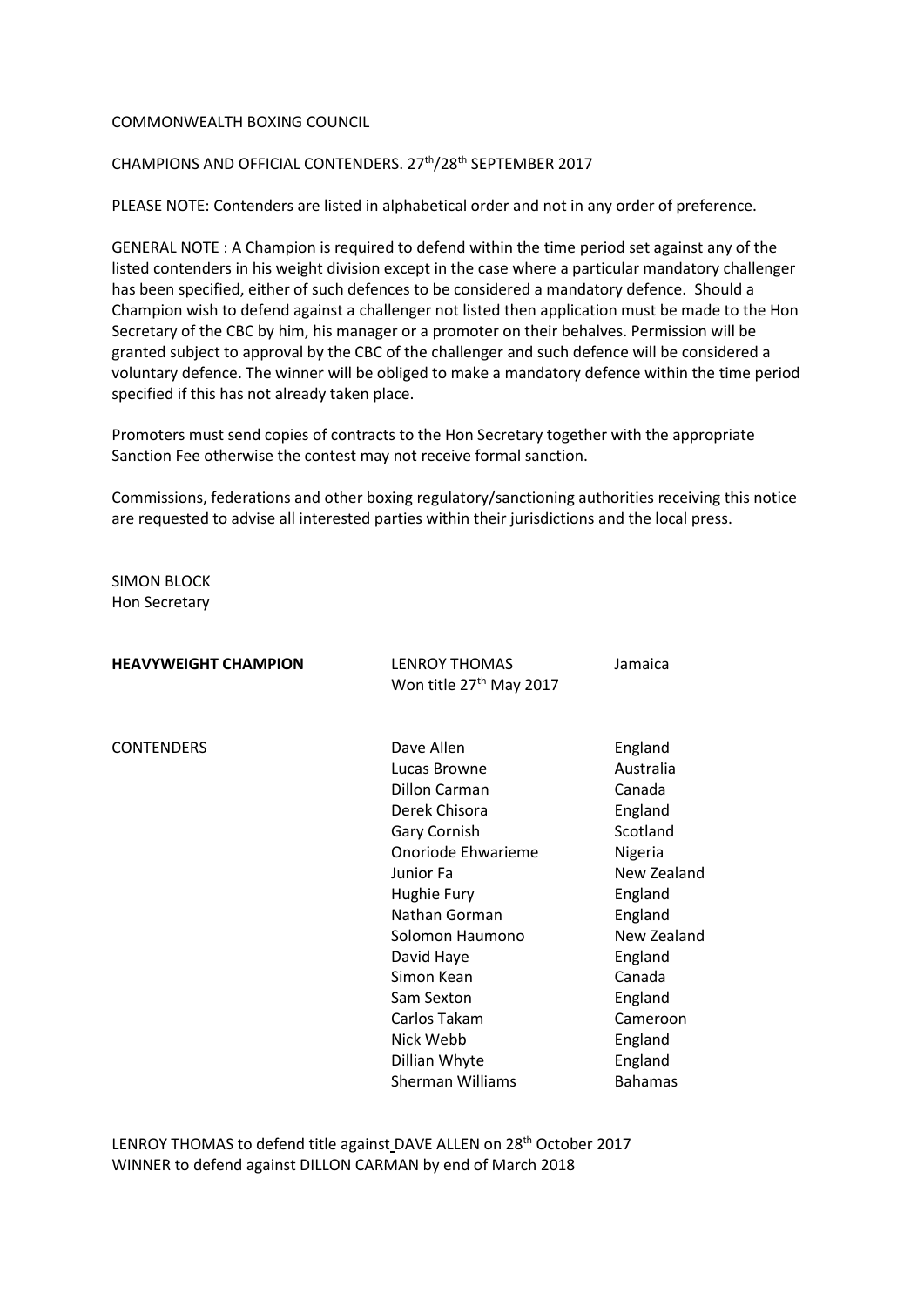**CRUISERWEIGHT CHAMPION** VACANT

CONTENDERS Matty Askin England<br>Hosea Burton England Hosea Huton Hosea Burton Wadi Camacho **England** Denton Daley Canada Olanrewaju Durodola Nigeria Mark Flanagan **Australia** Danny Green Australia Arfan Iqbal **England** Craig Kennedy Wales Jack Massey **England** Thabiso Mchunu South Africa Anthony Mundine **Australia** Jai Opetaia **Australia** Steve Simmons Scotland Luke Watkins England

LUKE WATKINS vs. ROBIN DUPRE for the vacant title to take place on 7<sup>th</sup> October 2017 WINNER to defend against any of the above by 30<sup>th</sup> June 2018

| LIGHT HEAVYWEIGHT CHAMPION | <b>CALLUM JOHNSON</b><br>Won title 24 <sup>th</sup> September 2016 | England      |
|----------------------------|--------------------------------------------------------------------|--------------|
| <b>CONTENDERS</b>          | <b>Bob Ajisafe</b>                                                 | England      |
|                            | Erik Bazinyan                                                      | Canada       |
|                            | <b>Trent Broadhurst</b>                                            | Australia    |
|                            | Frank Buglioni                                                     | England      |
|                            | Liam Conroy                                                        | England      |
|                            | Ryan Ford                                                          | Canada       |
|                            | Damien Hooper                                                      | Australia    |
|                            | <b>Thomas Oosthuizen</b>                                           | South Africa |
|                            | Jean Pascal                                                        | Canada       |
|                            | Miles Shinkwin                                                     | England      |
|                            | <b>Anthony Yarde</b>                                               | England      |

CALLUM JOHNSON to defend title against FRANK BUGLIONI on 28th October 2017 WINNER to defend against any of the above by June 2018

2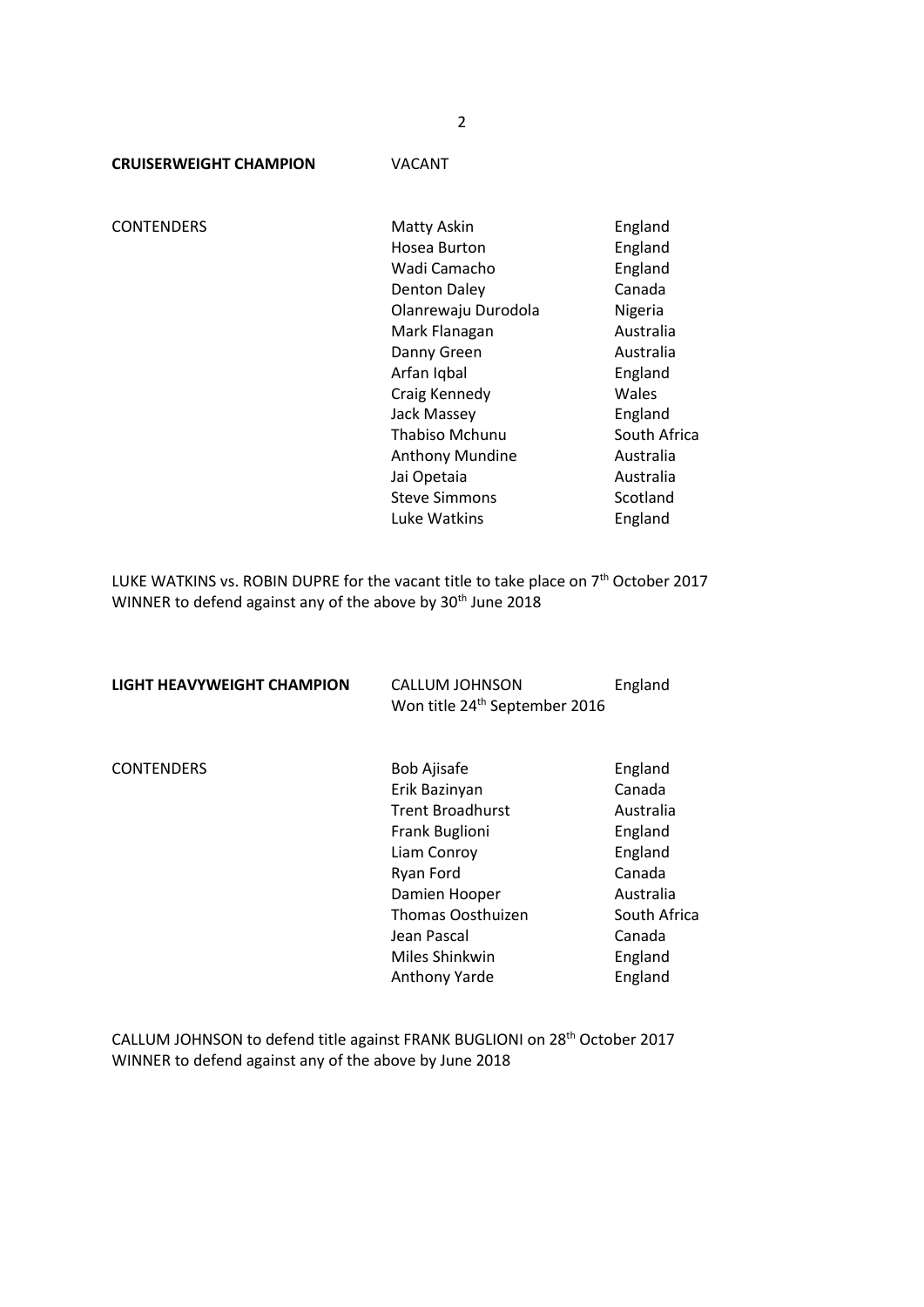| <b>SUPERMIDDLEWEIGHT CHAMPION</b> | <b>ROCKY FIELDING</b>                     | England      |
|-----------------------------------|-------------------------------------------|--------------|
|                                   | Won title 30 <sup>th</sup> September 2017 |              |
| <b>CONTENDERS</b>                 | Habib Ahmed                               | Ghana        |
|                                   | <b>Bilal Akkawy</b>                       | Australia    |
|                                   | <b>Emmanuel Anim</b>                      | Ghana        |
|                                   | Sakio Bika                                | Cameroon     |
|                                   | David Brophy                              | Scotland     |
|                                   | <b>Blake Caparello</b>                    | Australia    |
|                                   | Jamie Cox                                 | England      |
|                                   | Zac Dunn                                  | Australia    |
|                                   | Lee Dyer                                  | South Africa |
|                                   | Isaac Ekpo                                | Nigeria      |
|                                   | <b>Emmanuel Martey</b>                    | Ghana        |
|                                   | Jayde Mitchell                            | Australia    |
|                                   | Rohan Murdock                             | Australia    |
|                                   | <b>Martin Murray</b>                      | England      |
|                                   | Zach Parker                               | England      |
|                                   | Renold Quinlan                            | Australia    |
|                                   | John Ryder                                | England      |
|                                   | Vijender Singh                            | India        |
|                                   | Callum Smith                              | England      |
|                                   | Paul Smith                                | England      |
|                                   | Alfonso Tissen                            | South Africa |

ROCKEY FIELDING to defend against VIJENDER SINGH by 31<sup>st</sup> March 2018

| <b>MIDDLEWEIGHT CHAMPION</b> | <b>SAM SHEEDY</b><br>Won title 28 <sup>th</sup> April 2017                                                                                                                                                                            | England                                                                                                                                      |
|------------------------------|---------------------------------------------------------------------------------------------------------------------------------------------------------------------------------------------------------------------------------------|----------------------------------------------------------------------------------------------------------------------------------------------|
| <b>CONTENDERS</b>            | Jack Arnfield<br>Liam Cameron<br>Wes Capper<br><b>Conrad Cummings</b><br>Craig Cunningham<br>Tureano Johnson<br>Walter Kautondokwa<br><b>Francis Lafreniere</b><br><b>Tommy Langford</b><br>Nuhu Lawal<br>David Lemieux<br>Mark Lucas | England<br>England<br>Australia<br>N. Ireland<br>England<br><b>Bahamas</b><br>Namibia<br>Canada<br>England<br>Nigeria<br>Canada<br>Australia |

3

Darryl Williams **England**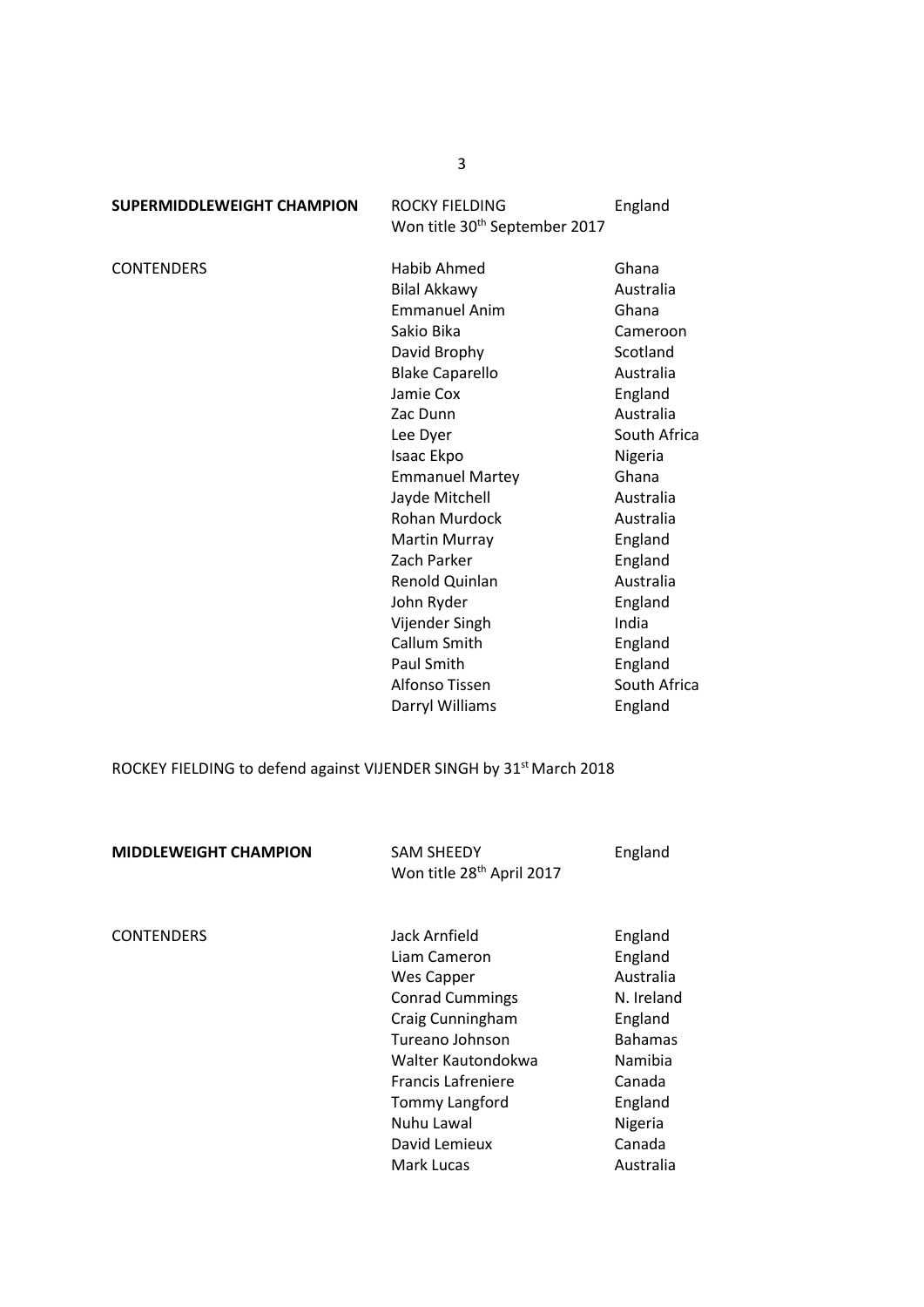|                                                                                                                                               | Abolaji Rasheed<br>Dwight Ritchie<br><b>Steve Rolls</b><br>Kemahl Russell<br>Obodai Sai<br>Sam Soliman<br>David Toussaint<br>Michael Zerafa | Nigeria<br>Australia<br>Canada<br>Jamaica<br>Ghana<br>Australia<br>Australia<br>Australia |
|-----------------------------------------------------------------------------------------------------------------------------------------------|---------------------------------------------------------------------------------------------------------------------------------------------|-------------------------------------------------------------------------------------------|
| SAM SHEEDY to defend title against LIAM CAMERON on 13 October 2017<br>WINNER to defend against any of the above by 30 <sup>th</sup> June 2018 |                                                                                                                                             |                                                                                           |
| <b>SUPERWELTERWEIGHT CHAMPION</b>                                                                                                             | <b>ANTHONY BUTTIGIEG</b><br>Won title 3rd March 2017                                                                                        | Australia                                                                                 |
| <b>CONTENDERS</b>                                                                                                                             | Sebastian Bouchard<br><b>Brendan Brewer</b><br>Steven Butler<br>Asinia Byfield<br>Samuel Colomban<br><b>Brandon Cook</b>                    | Canada<br>Canada<br>Canada<br>England<br>Cameroon<br>Canada                               |

Nkululeko Mhlongo

Liam Williams

Nathaniel Gallimore Jamaica Adam Harper **England** Rocky Jerkic **Australia** Jimmy Kilrain Kelly<br>James Metcalf **England** James Metcalf<br>
Nkululeko Mhlongo South Africa

Joe Pigford<br>
Liam Williams<br>
Unales

Mikael Zewski Canada

ANTHONY BUTTIGIEG to defend title against ADAM HARPER by 31<sup>st</sup> March 2018

| <b>WELTERWEIGHT CHAMPION</b> | <b>KRIS GEORGE</b><br>Won title 25 <sup>th</sup> November 2016                                                                     | Australia                                                                |
|------------------------------|------------------------------------------------------------------------------------------------------------------------------------|--------------------------------------------------------------------------|
| <b>CONTENDERS</b>            | <b>Patrick Allotey</b><br>Kell Brook<br>Jack Brubaker<br>Rivan Cesaire<br><b>Steve Claggett</b><br>Custio Clayton<br>Gary Corcoran | Ghana<br>England<br>Australia<br>Cameroon<br>Canada<br>Canada<br>England |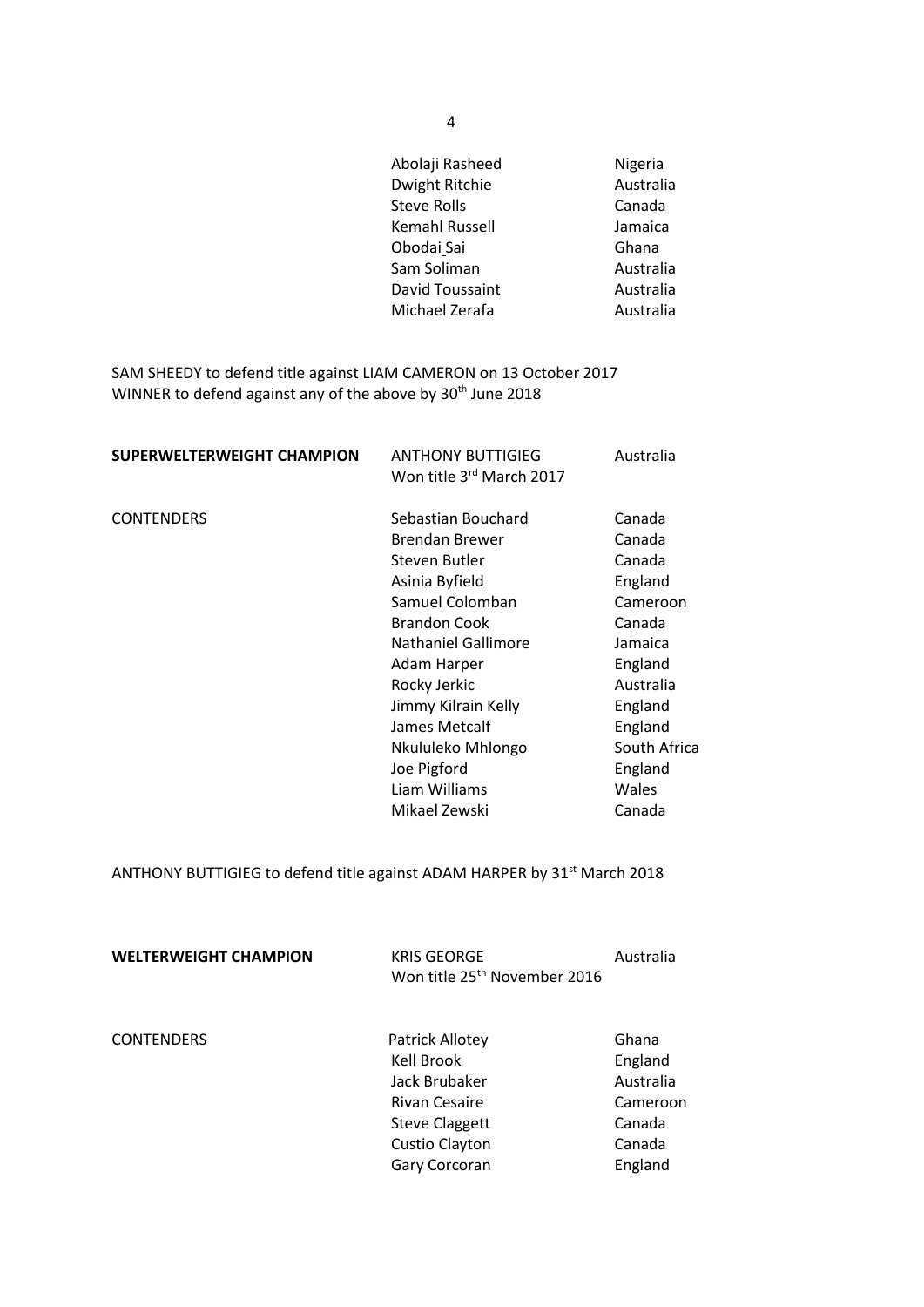5 Richmond Djarbeng Ghana Sam Eggington **England** Larry Ekundayo Nigeria/England Stanley Eribo Nigeria Ali Funeka South Africa Johnny Garton Frankie Gavin **England** Frederick Lawson Ghana Thulani Mbenge South Africa Sakima Mullings **Jamaica** Tsiko Mulovhedzi South Africa James Onyango Kenya Bradley Skeete England Steven Wilcox Canada

KRIS GEORGE to defend title against JACK BRUBAKER on 22<sup>nd</sup> October 2017 WINNER to defend against any of the above by 30th June 2018

| <b>SUPERLIGHTWEIGHT CHAMPION</b> | <b>JOSH TAYLOR</b><br>Won title 21st October 2016<br>Last defence 8 <sup>th</sup> July 2017 | Scotland  |
|----------------------------------|---------------------------------------------------------------------------------------------|-----------|
| <b>CONTENDERS</b>                | Kpakpo Alottey                                                                              | Ghana     |
|                                  | <b>Philip Bowes</b>                                                                         | England   |
|                                  | <b>Ricky Burns</b>                                                                          | Scotland  |
|                                  | <b>Jack Catterall</b>                                                                       | England   |
|                                  | <b>Tommy Coyle</b>                                                                          | England   |
|                                  | O'Hara Davies                                                                               | England   |
|                                  | Robbie Davies Jnr                                                                           | England   |
|                                  | Lenny Daws                                                                                  | England   |
|                                  | Jason Easton                                                                                | Scotland  |
|                                  | Akeem Ennis Brown                                                                           | England   |
|                                  | <b>Tom Farrell</b>                                                                          | England   |
|                                  | Olaide Fijabi                                                                               | Nigeria   |
|                                  | Darragh Foley                                                                               | England   |
|                                  | Glenn Foot                                                                                  | England   |
|                                  | Joe Hughes                                                                                  | England   |
|                                  | Julius Indongo                                                                              | Namibia   |
|                                  | Adam Little                                                                                 | England   |
|                                  | <b>Tyrone Nurse</b>                                                                         | England   |
|                                  | Robert Quaye                                                                                | Ghana     |
|                                  | Ashley Theophane                                                                            | England   |
|                                  | Yves Ulysse Jnr                                                                             | Canada    |
|                                  | Lenny Zappavigna                                                                            | Australia |

JOSH TAYLOR to defend the title against any of the above by 30<sup>th</sup> June 2018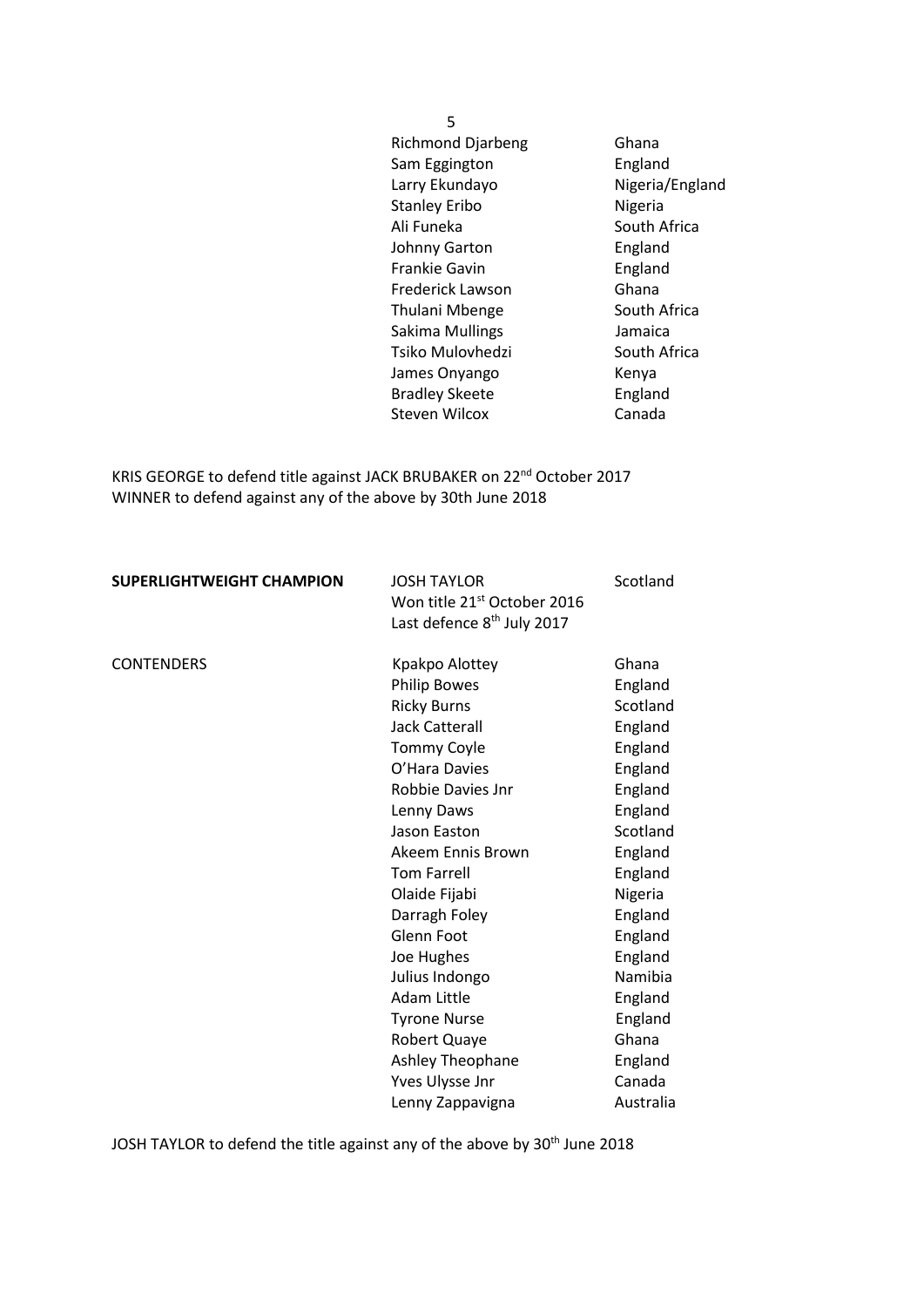| <b>LIGHTWEIGHT CHAMPION</b> | <b>SEAN DODD</b><br>Won title 22 <sup>nd</sup> April 2017<br>Defence 30 <sup>th</sup> September 2017                                                                                                                                                                                                           | England                                                                                                                                                                         |
|-----------------------------|----------------------------------------------------------------------------------------------------------------------------------------------------------------------------------------------------------------------------------------------------------------------------------------------------------------|---------------------------------------------------------------------------------------------------------------------------------------------------------------------------------|
| <b>CONTENDERS</b>           | Robbie Barrett<br>Luke Campbell<br><b>Scott Cardle</b><br>Anthony Crolla<br><b>Richard Commey</b><br>Craig Evans<br>Paul Hyland Jnr<br>Oto Joseph<br>George Kambosos Jnr<br><b>Tony Luis</b><br>Kye McKenzie<br>Rafael Mensah<br>Thompson Mokwana<br><b>Paulus Moses</b><br>Joe Murray<br><b>Sherrif Quaye</b> | England<br>England<br>England<br>England<br>Ghana<br>Wales<br>N. Ireland<br>Nigeria<br>Australia<br>Canada<br>Australia<br>Ghana<br>South Africa<br>Namibia<br>England<br>Ghana |
|                             |                                                                                                                                                                                                                                                                                                                |                                                                                                                                                                                 |

Cam O'Connell Canada Brandon Ogilvie **Australia**<br>
Lewis Ritson **Communist Control** Lewis Ritson **England**<br> **Thomas Stalker England** Thomas Stalker England<br>
Andy Townend England

SEAN DODD to defend against any of the above by 30<sup>th</sup> June 2018

| SUPERFEATHERWEIGHT CHAMPION | MARTIN J WARD<br>Won title 15 <sup>th</sup> July 2017                                                                                                                                                                                     | England                                                                                                                                                       |
|-----------------------------|-------------------------------------------------------------------------------------------------------------------------------------------------------------------------------------------------------------------------------------------|---------------------------------------------------------------------------------------------------------------------------------------------------------------|
| <b>CONTENDERS</b>           | Zelfa Barrett<br>Sam Bowen<br>Joel Brunker<br><b>Anthony Cacace</b><br><b>Tyson Cave</b><br><b>Edner Cherry</b><br>Ronnie Clark<br><b>Billel Dib</b><br><b>Billy Dib</b><br>Ryan Doyle<br>Maxi Hughes<br>Malcolm Klassen<br>Joseph Laryea | England<br>England<br>Australia<br>N Ireland<br>Canada<br><b>Bahamas</b><br>Scotland<br>Australia<br>Australia<br>England<br>England<br>South Africa<br>Ghana |
|                             |                                                                                                                                                                                                                                           |                                                                                                                                                               |

Andy Townend

6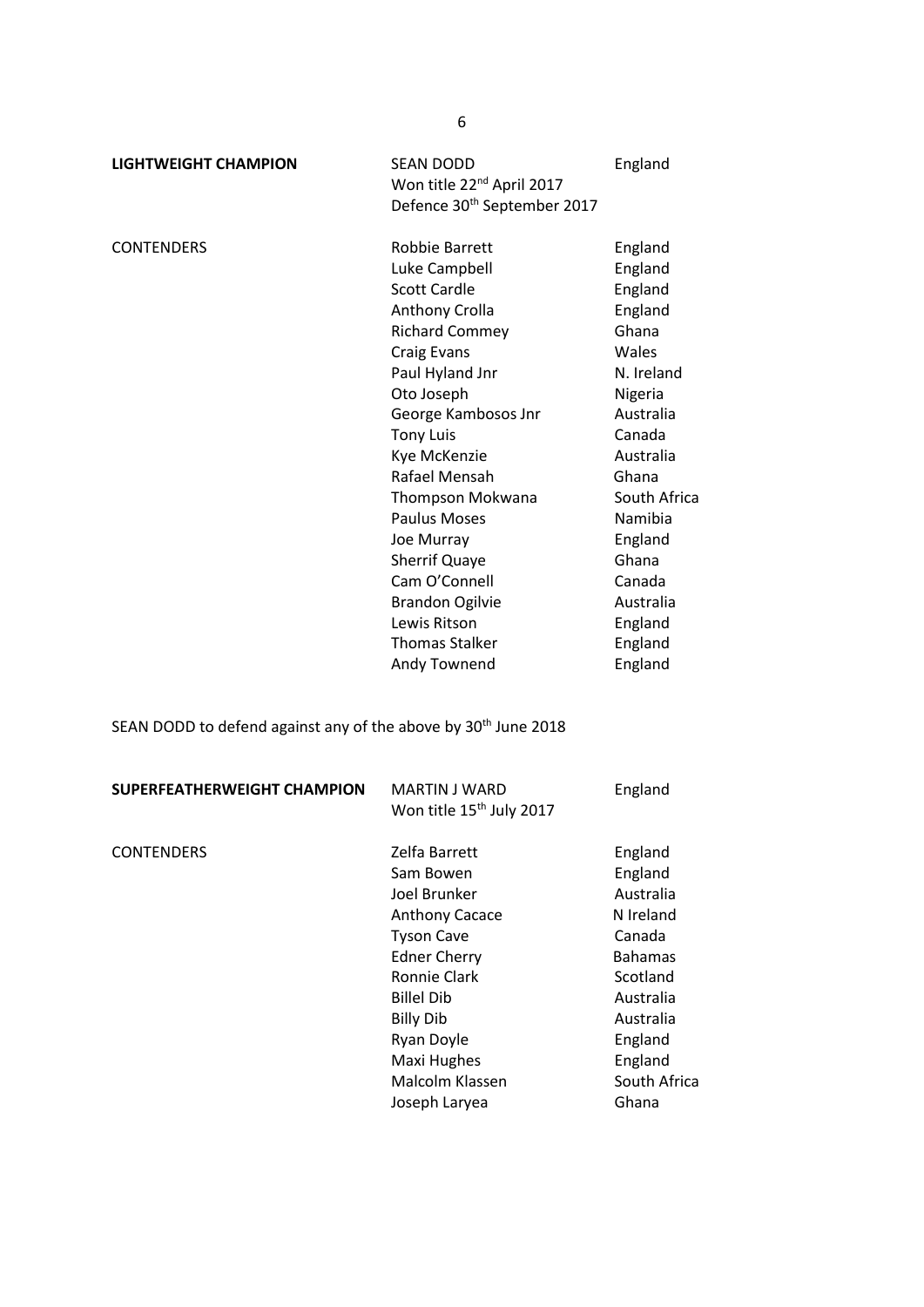| Aphiwe Mboyiwa         | South Africa     |
|------------------------|------------------|
| Logan McGuiness        | Canada           |
| Phila Mpontshana       | South Africa     |
| <b>Craig Poxton</b>    | England          |
| Koos Sibiya            | South Africa     |
| Stephen Smith          | England          |
| James Tennyson         | Northern Ireland |
| Liam Walsh             | England          |
| Oluwaseun Joseph Wahab | Nigeria          |
| Nicolas Walters        | Jamaica          |

MARTIN J WARD to defend against any of the above by 30<sup>th</sup> June 2018

| <b>FEATHERWEIGHT CHAMPION</b>  | <b>JASON CUNNINGHAM</b><br>Won Title 8 <sup>th</sup> April 2017                                                                                                                                                                                                                                                          | England                                                                                                                                                                                |
|--------------------------------|--------------------------------------------------------------------------------------------------------------------------------------------------------------------------------------------------------------------------------------------------------------------------------------------------------------------------|----------------------------------------------------------------------------------------------------------------------------------------------------------------------------------------|
| <b>CONTENDERS</b><br>Winner of | Reece Bellotti<br>Carl Frampton<br>Azinga Fuzile<br>Kid Galahad<br>Luke Jackson<br>Ben Jones<br><b>Isaac Lowe</b><br>Sakaria Lukas<br>Nathaniel May<br>Marco McCullough<br>Tshifhiwa Munyai<br><b>Scott Quigg</b><br>Isaac Sackey v Kamarudeen Boyefio on 21 <sup>st</sup> October 2017<br>Ryan Walsh<br>Josh Warrington | England<br>Northern Ireland<br>South Africa<br>England<br>Australia<br>England<br>England<br>Namibia<br>Australia<br>Northern Ireland<br>South Africa<br>England<br>England<br>England |
|                                | Felix Williams                                                                                                                                                                                                                                                                                                           | Ghana                                                                                                                                                                                  |

JASON CUNNINGHAM defends title against REECE BELLOTTI on 13th October 2017

WINNER to defend against FELIX WILLIAMS by 31<sup>st</sup> March 2018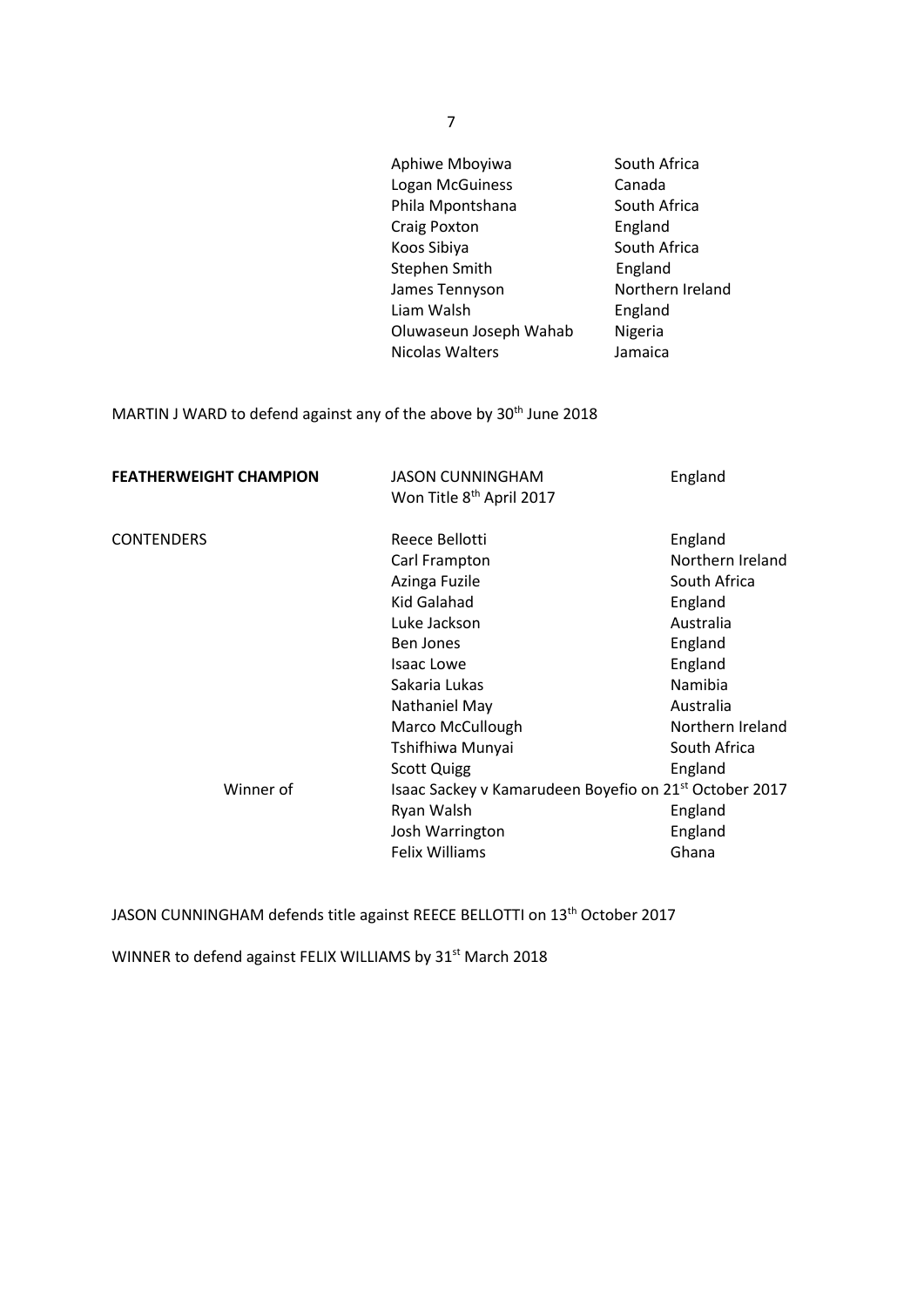| SUPERBANTAMWEIGHT CHAMPION | ASHLEY LANE                   | England |
|----------------------------|-------------------------------|---------|
|                            | Won title 23rd September 2017 |         |

CONTENDERS Ray Commey Ghana<br>
Sean Davis Sear Control of England Sean Davis James Dickens **England** Isaac Dogboe Ghana Josh Kennedy **England** Lodumo Lamati South Africa Bongani Mahlangu South Africa Gavin McDonnell **England** Jason Moloney **Australia**  Emmanuel Quartey Ghana Martin Ward **England** Thomas Patrick Ward England Gamal Yafai **England** 

ASHLEY LANE to defend title against EMMANUAL QUARTEY by 31<sup>st</sup> March 2018

| <b>BANTAMWEIGHT CHAMPION</b> | <b>DUKE MICAH</b><br>Won title 12 November 2016                                                                                                                                                          | Ghana                                                                                                                                           |
|------------------------------|----------------------------------------------------------------------------------------------------------------------------------------------------------------------------------------------------------|-------------------------------------------------------------------------------------------------------------------------------------------------|
| <b>CONTENDERS</b>            | Paul Butler<br>Matthew Chanda<br><b>Elton Dharry</b><br>Siboniso Gonya<br><b>Stuart Hall</b><br>Lee Haskins<br>Toto Hlebe<br>Immanuel Naidjala<br>Lwandile Sityatha<br><b>Makazole Tete</b><br>Josh Wale | England<br>Zambia/England<br>Guyana<br>South Africa<br>England<br>England<br>South Africa<br>Namibia<br>South Africa<br>South Africa<br>England |

DUKE MICAH to defend against any of the above by 31<sup>st</sup> December 2017 or title may be declared vacant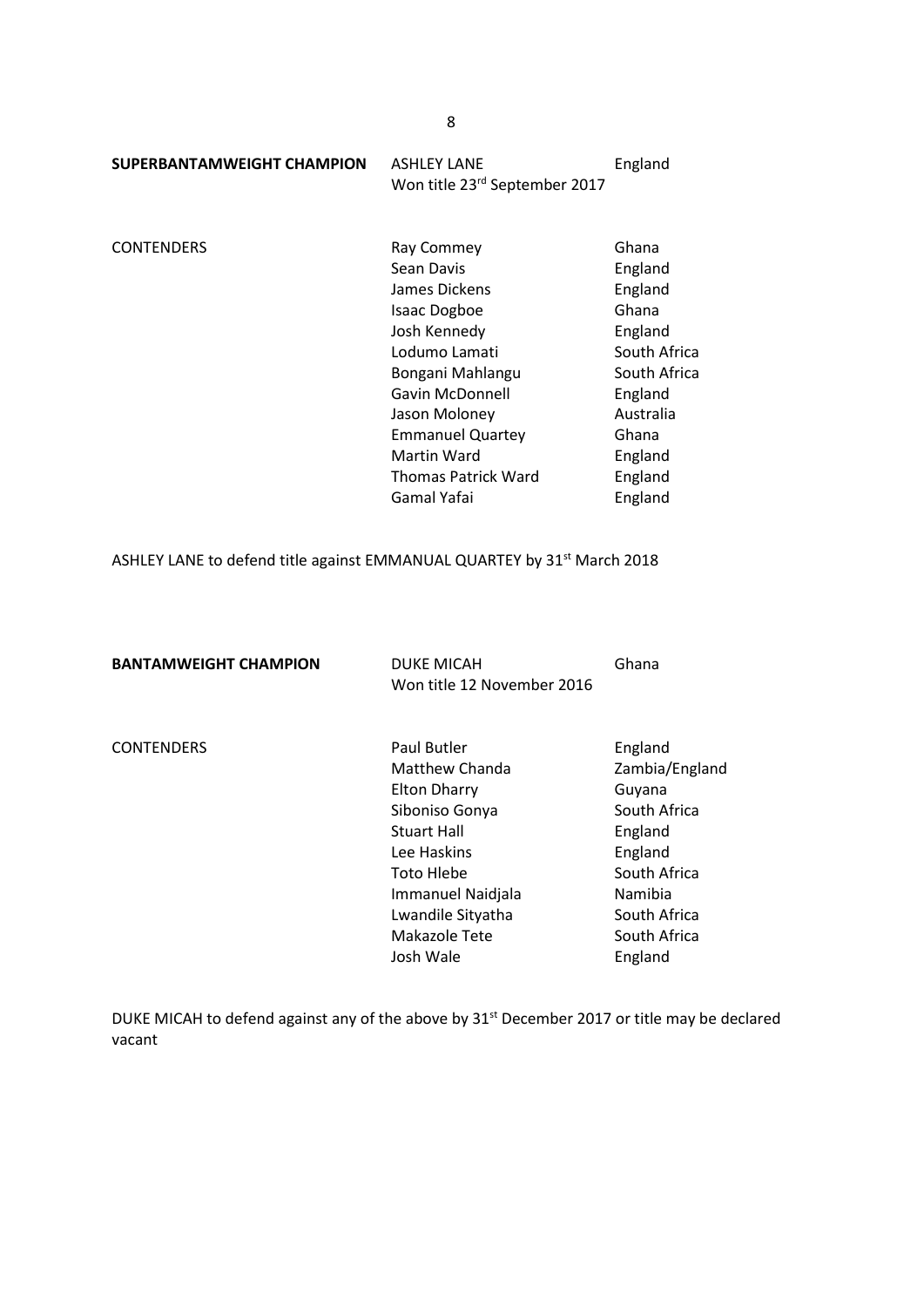9

**SUPERFLYWEIGHT CHAMPION** VACANT

**CONTENDERS Iain Butcher Scotland** Jamie Conlan Northern Ireland Charles Edwards England Brook Jarvis **Australia** Andrew Moloney Australia Nick Otieno **Kenya** Yanga Siggibo South Africa Lindile Tshemese South Africa Jaime Wilson Scotland Kyle Yousaf **England** 

ANDREW MOLONEY fights HASHIMU ZEBERI for the vacant title on 21<sup>st</sup> October 2017

**FLYWEIGHT CHAMPION** JAY HARRIS Wales Won Title 24<sup>th</sup> February 2017

CONTENDERS Paddy Barnes Northern Ireland Jackson Chauke South Africa Waleed Din England Thomas Essomba Cameroon Charlie Hoy England Dexter Marques Guyana Nhlanhia Ngamntwini South Africa Louis Norman **England** Thembelani Nxoshe South Africa Andrew Selby Wales Japhet Uutoni Namibia Muhammed Waseem Pakistan

JAY HARRIS to defend title against DEXTER MARQUES by 31<sup>st</sup> March 2018